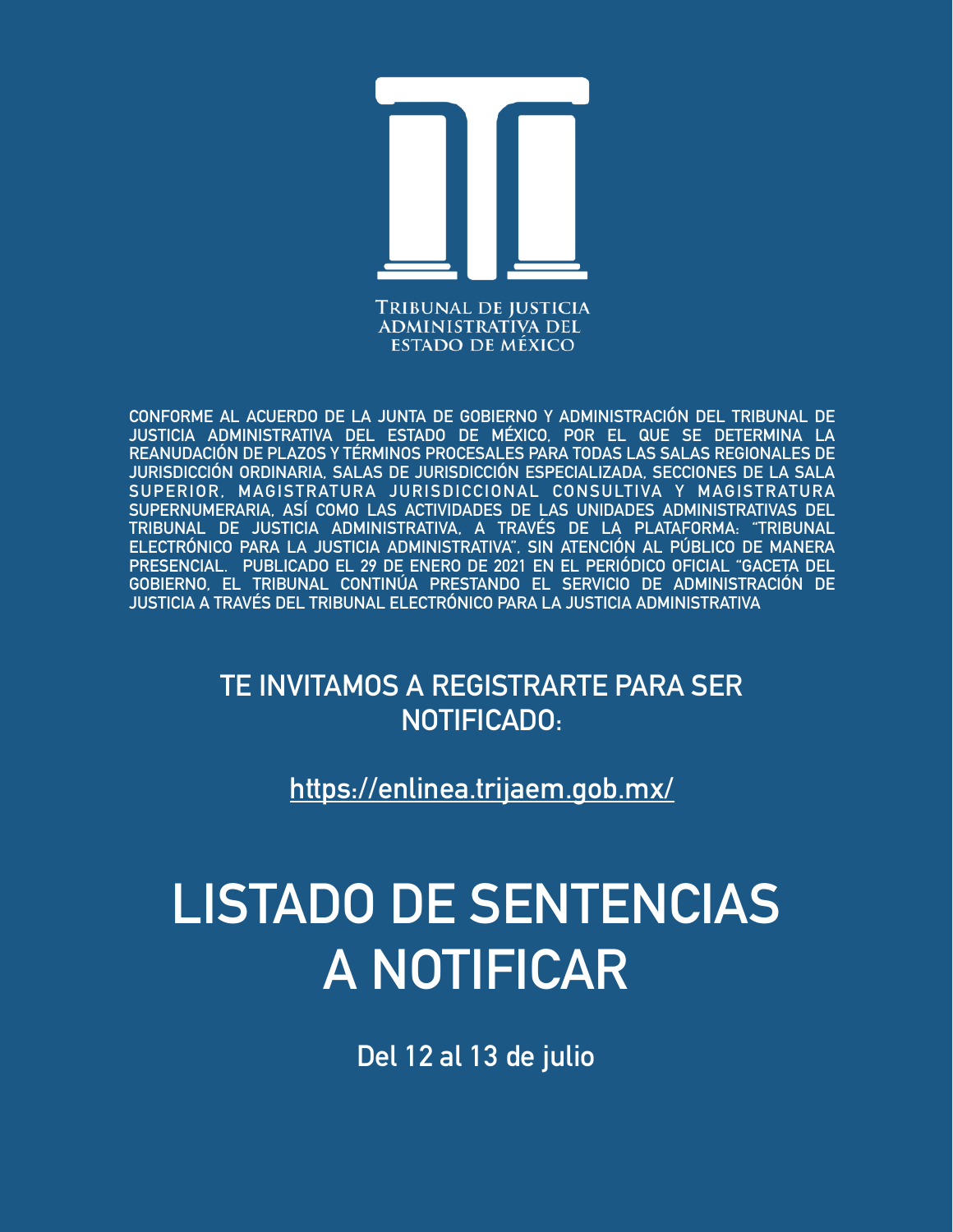#### **TERCERA SALA REGIONAL TLALNEPANTLA DE BAZ**

| <b>JUICIOS ADMINISTRATIVOS</b> |  |  |
|--------------------------------|--|--|
| 224/2020                       |  |  |
| 238/2020                       |  |  |
| 392/2020                       |  |  |
| 13/2021                        |  |  |
| 18/2021                        |  |  |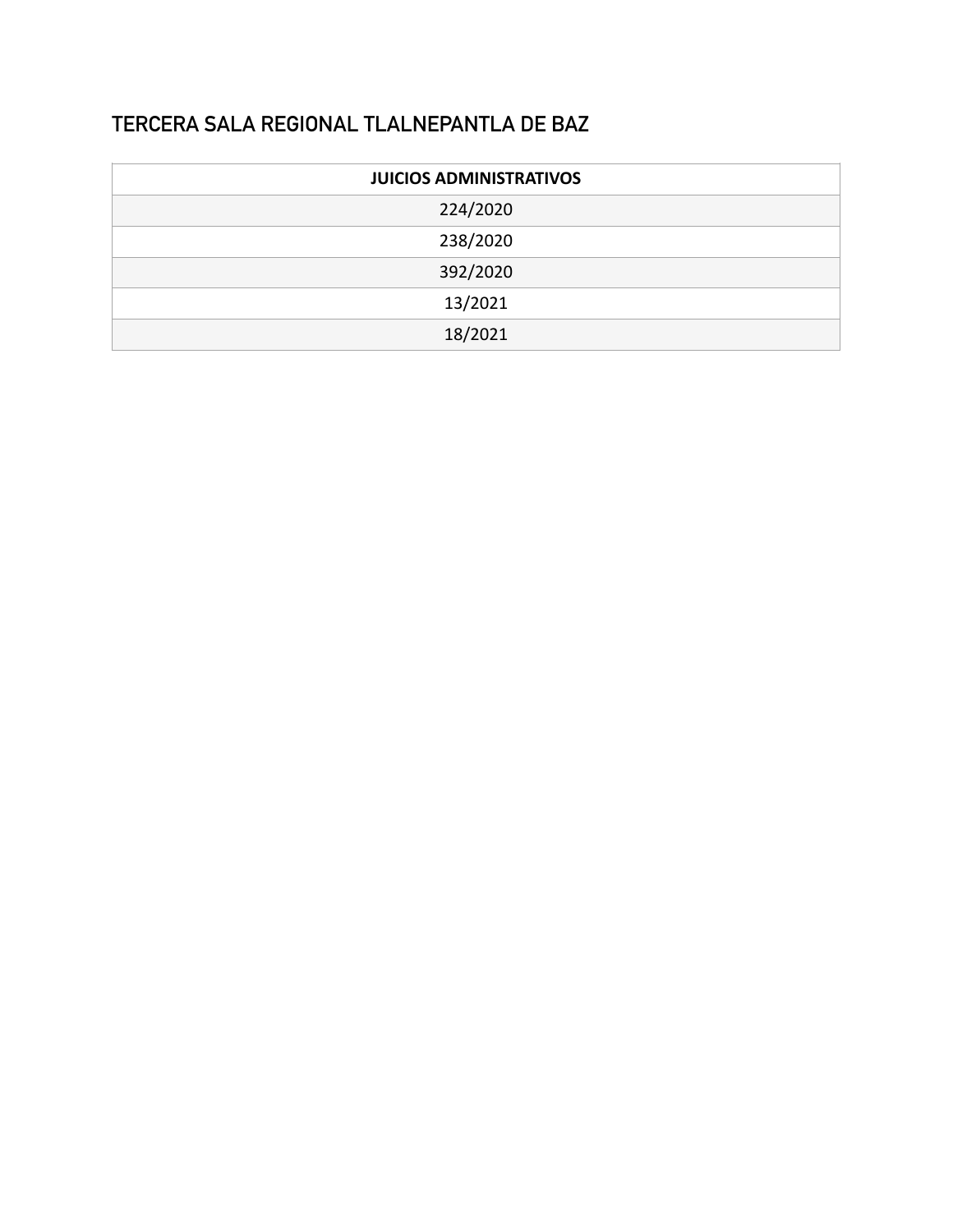#### **CUARTA SALA REGIONAL ECATEPEC DE MORELOS**

| <b>JUICIOS ADMINISTRATIVOS</b> |  |
|--------------------------------|--|
| 280/2020                       |  |
| 426/2020                       |  |
| 497/2020                       |  |
| 512/2020                       |  |
| 522/2020                       |  |
| 527/2020                       |  |
| 530/2020                       |  |
| 542/2020                       |  |
| 543/2020                       |  |
| 544/2020                       |  |
| 555/2020                       |  |
| 573/2020                       |  |
| 420/2021                       |  |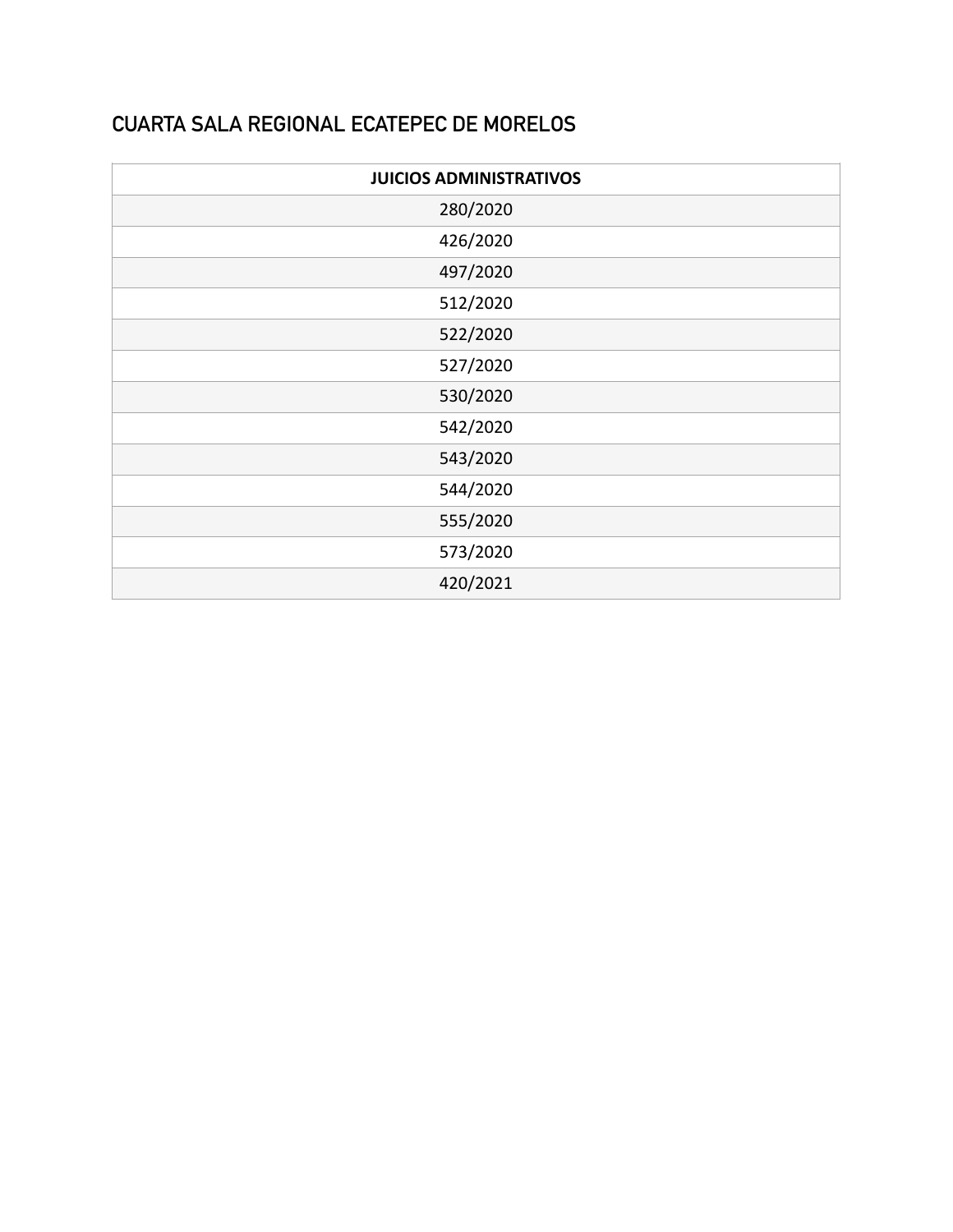## **SÉPTIMA SALA REGIONAL TOLUCA**

| <b>JUICIOS ADMINISTRATIVOS</b> |  |  |
|--------------------------------|--|--|
| JF 09/2020                     |  |  |
| 146/2020                       |  |  |
| 39/2020                        |  |  |
| 599/2020                       |  |  |
| 858/2020                       |  |  |
| 45/2020                        |  |  |
| 48/2021                        |  |  |
| 965/2020                       |  |  |
| 124/2021                       |  |  |
| 860/2020                       |  |  |
| 330/2020                       |  |  |
| 215/2021                       |  |  |
| 253/2021                       |  |  |
| 79/2020                        |  |  |
| 003/2020                       |  |  |
| 497/52020                      |  |  |
| 55/2020                        |  |  |
| 51/2020                        |  |  |
| 704/2019                       |  |  |
| 36/2020                        |  |  |
| 49/2020                        |  |  |
| 298/2020                       |  |  |
| 193/2021                       |  |  |
| 933/2020                       |  |  |
| 237/2021                       |  |  |
| 248/2021                       |  |  |
| 208/2021                       |  |  |
| 192/2021                       |  |  |
| 180/2021                       |  |  |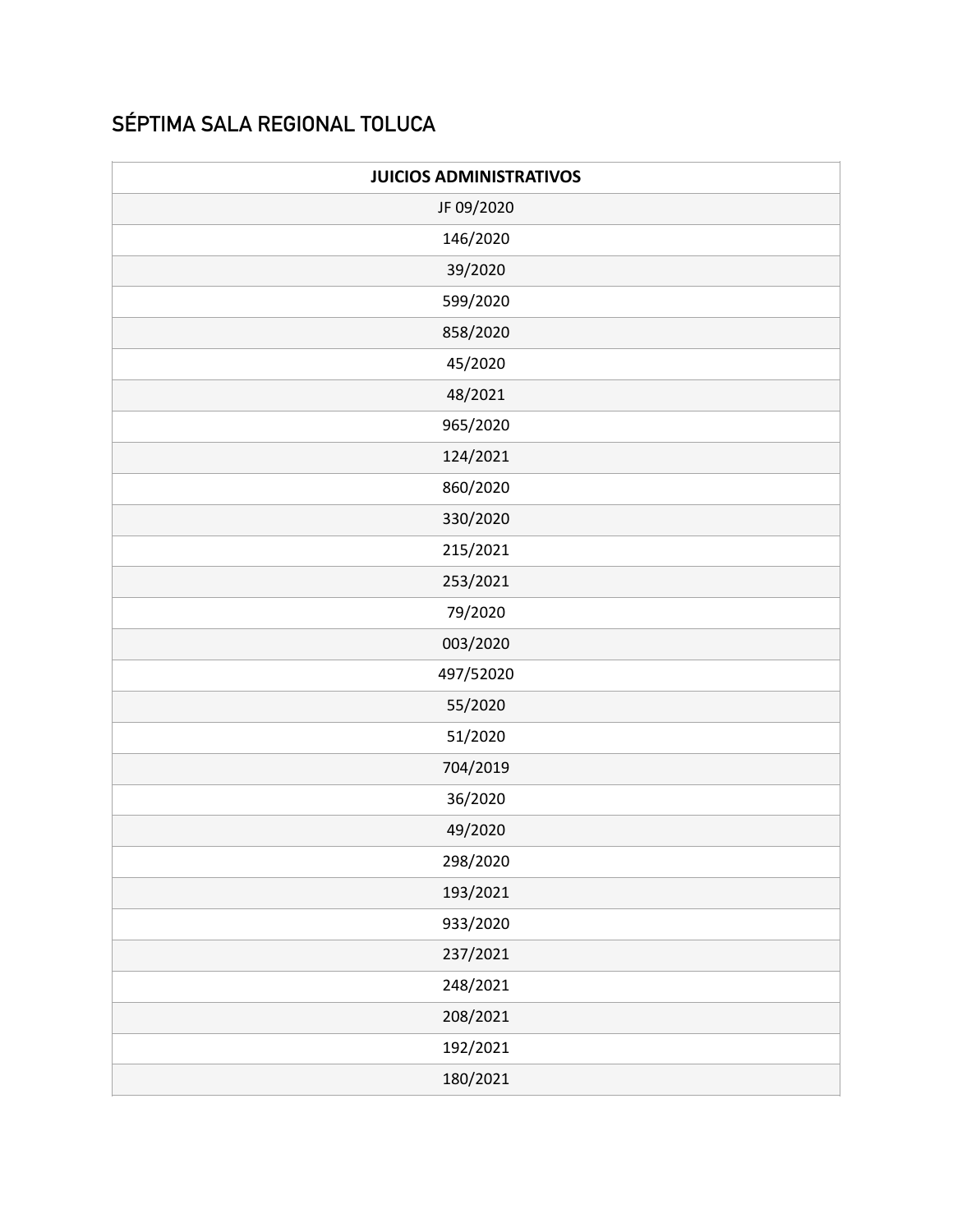| 150/2021 |
|----------|
| 857/2020 |
| 249/2021 |
| 876/2020 |
| 296/2021 |
| 861/2020 |
| 255/2021 |
| 330/2021 |
| 345/2021 |
| 232/2021 |
| 51/2021  |
| 300/2021 |
| 354/2021 |
| 144/2021 |
| 194/2021 |
| 211/2021 |
| 231/2021 |
| 221/2021 |
| 242/2021 |
| 121/2021 |
| 360/2021 |
| 99/2021  |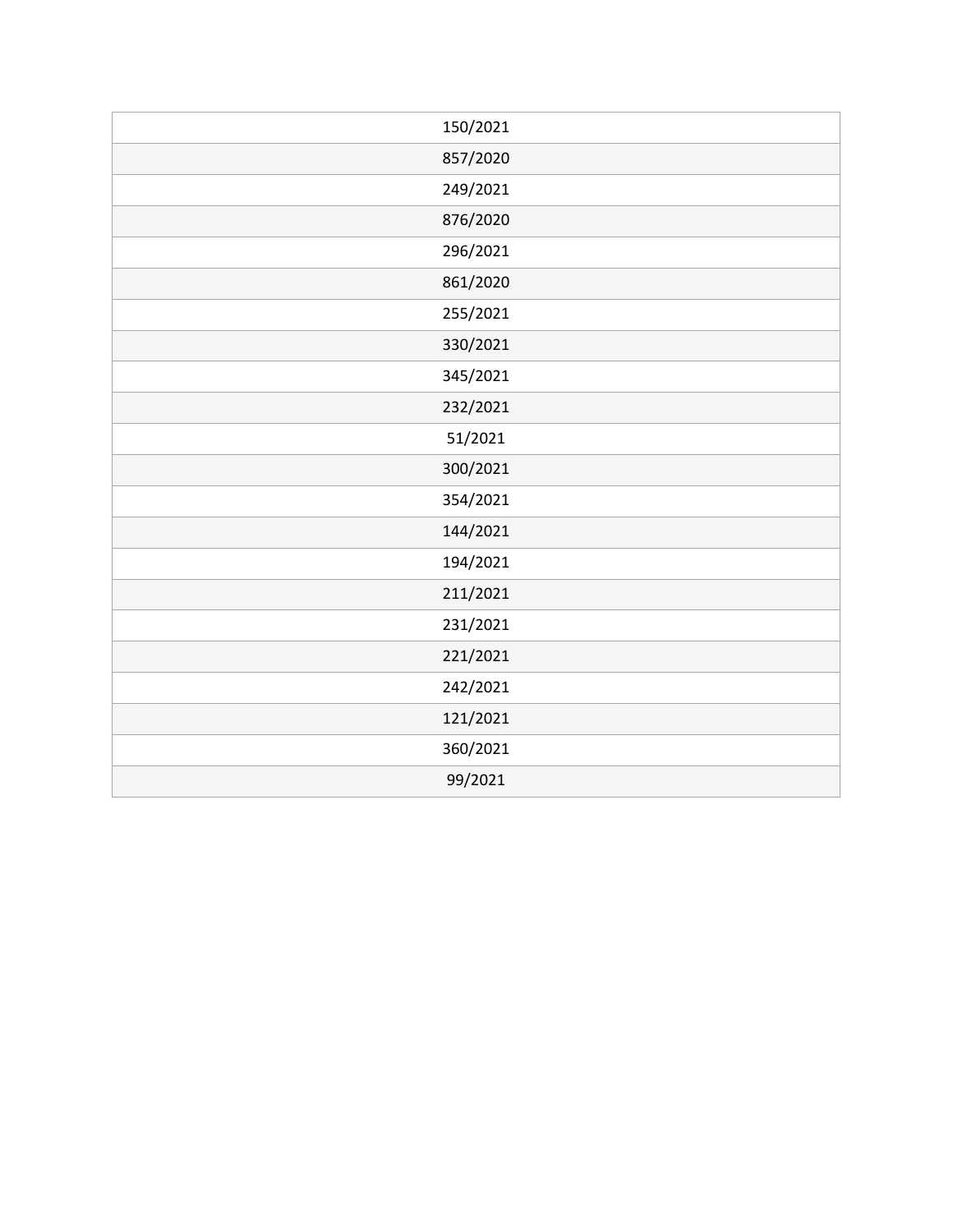#### **OCTAVA SALA ESPECIALIZADA EN MATERIA DE RESPONSABILIDADES ADMINISTRATIVAS VALLE DE TOLUCA**

| <b>JUICIOS ADMINISTRATIVOS</b> | <b>EXPEDIENTE DE RESPONSABILIDAD</b><br><b>ADMINISTRATIVA</b> |
|--------------------------------|---------------------------------------------------------------|
| EJA 160/2020                   | ERA 20/2021                                                   |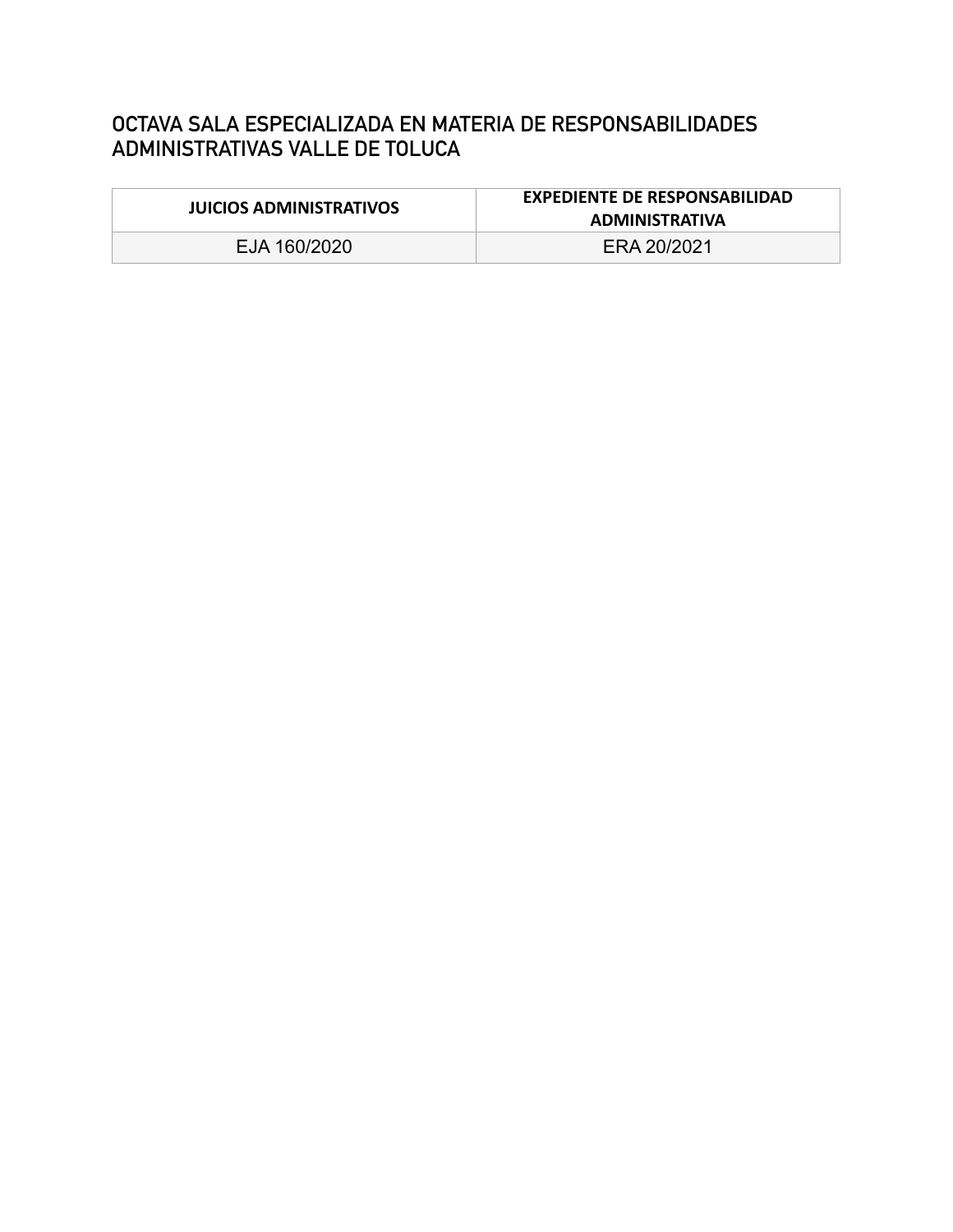## **PRIMERA SECCIÓN DE LA SALA SUPERIOR**

| RECURSOS DE REVISIÓN | <b>EXCITATIVA</b> |
|----------------------|-------------------|
| 361/2019             | 87/2021           |
| 1218/2019            | 89/2021           |
| 1714/2019            | 90/2021           |
| 257/2020             |                   |
| 353/2020             |                   |
| 001/2021             |                   |
| 55/2021              |                   |
| 171/2021             |                   |
| 179/2021             |                   |
| 202/2021             |                   |
| 213/2021             |                   |
| 247/2021             |                   |
| 252/2021             |                   |
| 254/2021             |                   |
| 278/2021             |                   |
| 280/2021             |                   |
| 291/2021             |                   |
| 292/2021             |                   |
| 297/2021             |                   |
| 298/2021             |                   |
| 300/2021             |                   |
| 304/2021             |                   |
| 310/2021             |                   |
| 316/2021             |                   |
| 329/2021             |                   |
| 337/2021             |                   |
| 338/2021             |                   |
| 354/2021             |                   |
| 358/2021             |                   |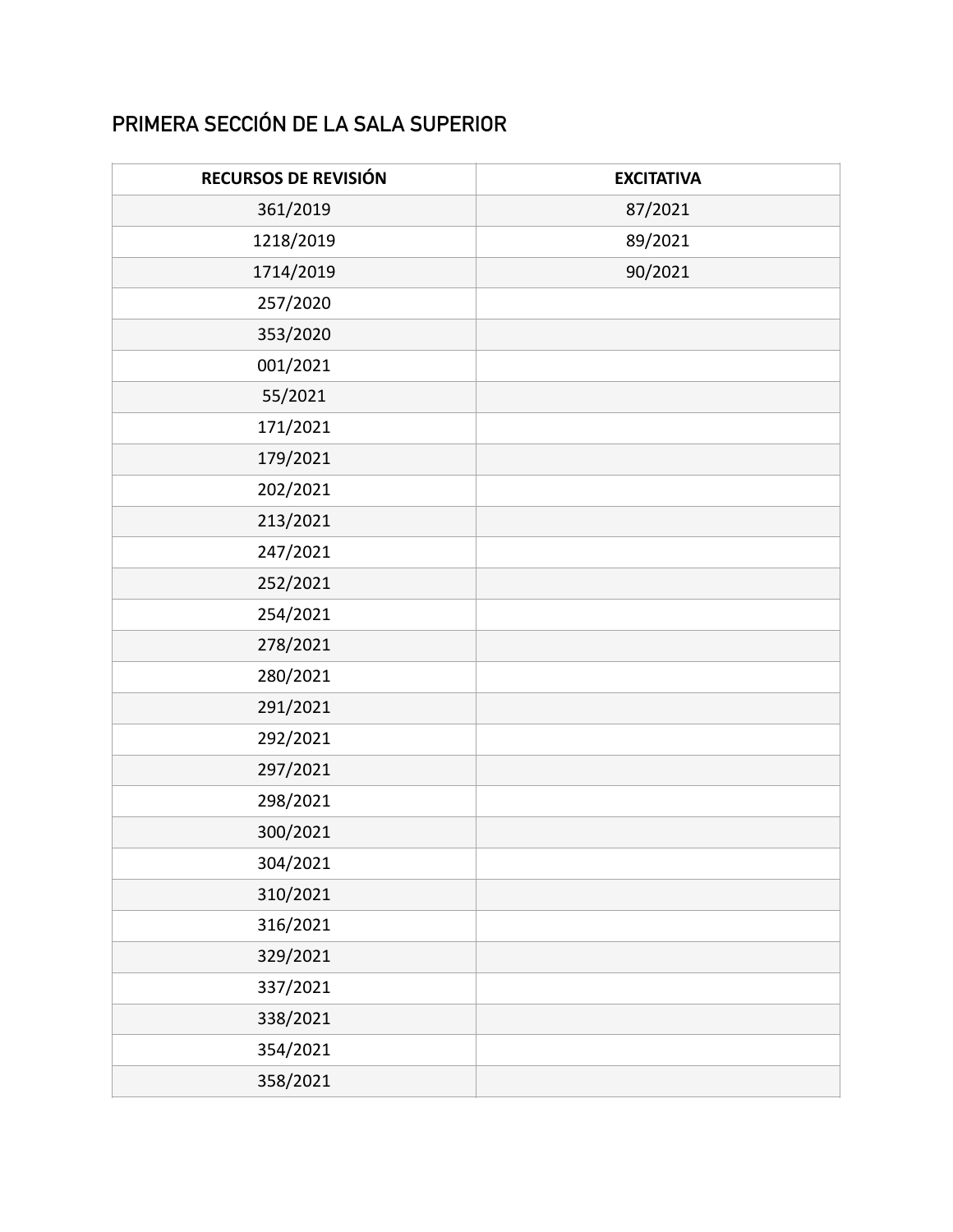| 369/2021 |  |
|----------|--|
| 408/2021 |  |
| 422/2021 |  |
| 435/2021 |  |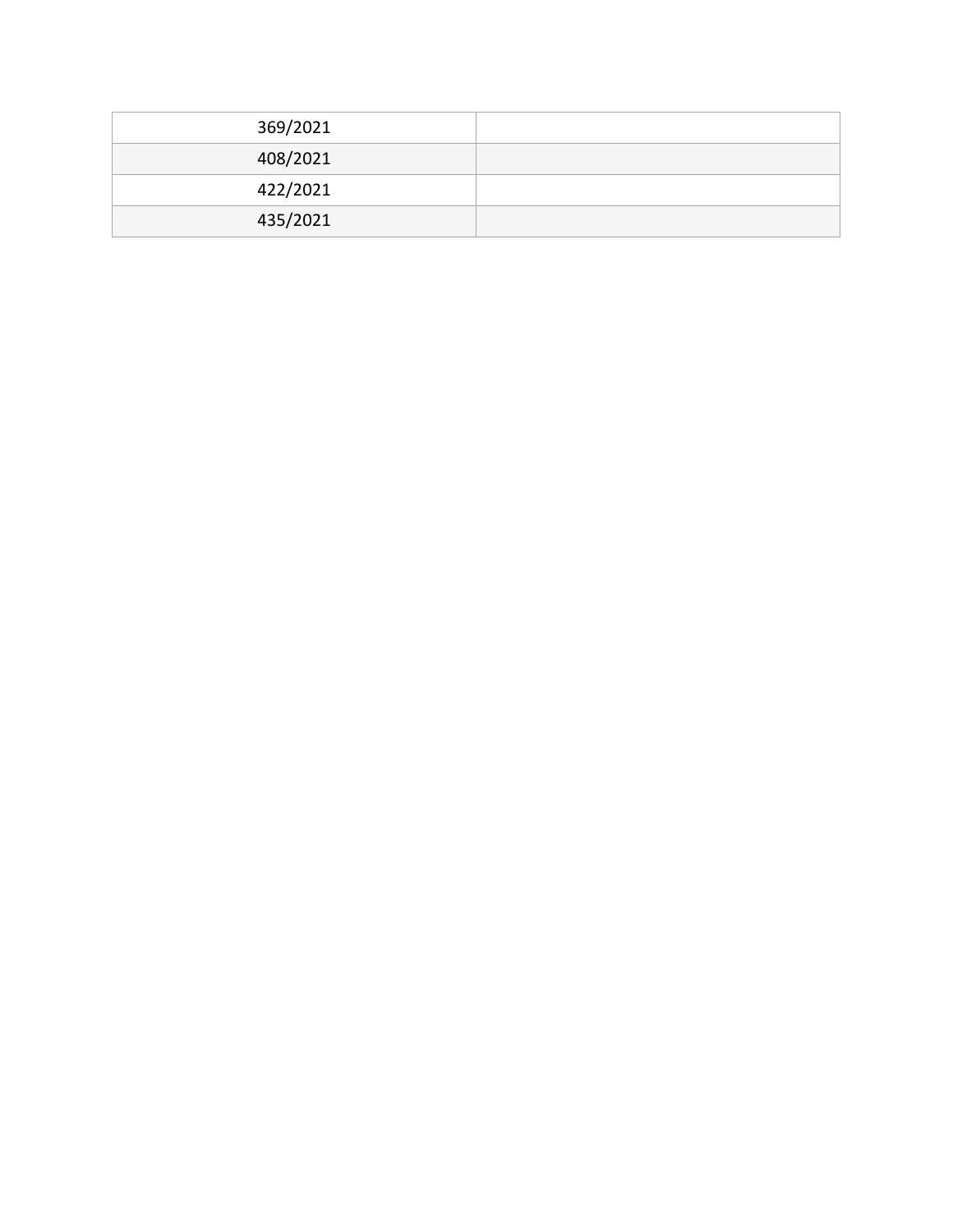## **SEGUNDA SECCIÓN DE LA SALA SUPERIOR**

| RECURSO DE REVISIÓN                | INCIDENTE DE NULIDAD DE NOTIFICACIONES |
|------------------------------------|----------------------------------------|
| 627/2020 Y 690/2020 ACUM           | 62/2020 REC                            |
| 653/2020                           |                                        |
| 725/2020                           |                                        |
| 14/2021                            |                                        |
| 40/2021                            |                                        |
| 59/2021                            |                                        |
| 82/2021                            |                                        |
| 104/2021 Y 181/2021 ACUM           |                                        |
| 110/2021                           |                                        |
| 113/2021, 114/2021 Y 126/2021 ACUM |                                        |
| 119/2021                           |                                        |
| 137/2021                           |                                        |
| 141/2021                           |                                        |
| 143/2021 Y 144/2021 ACUM           |                                        |
| 170/2021                           |                                        |
| 176/2021                           |                                        |
| 178/2021                           |                                        |
| 185/2021                           |                                        |
| 191/2021 Y 219/2021 ACUM           |                                        |
| 193/2021 Y 194/2021 ACUM           |                                        |
| 195/2021                           |                                        |
| 202/2021 Y 209/2021 ACUM           |                                        |
| 217/2021                           |                                        |
| 230/2021 Y 231/2021 ACUM           |                                        |